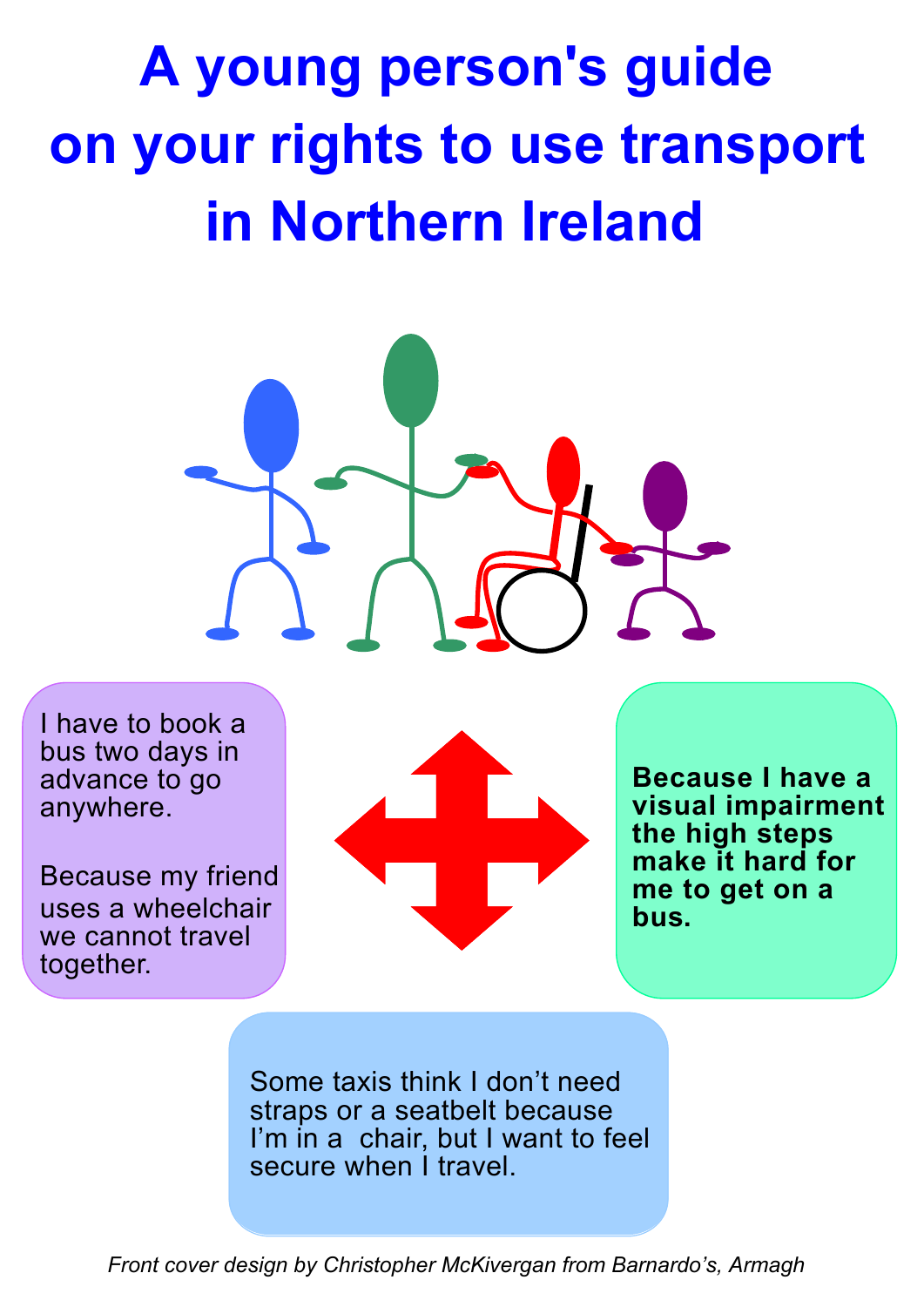## **Contents**

## **Page No.**

| 1. | Disabled people's rights when using transport                                        | 1              |
|----|--------------------------------------------------------------------------------------|----------------|
| 2. |                                                                                      | 2 <sup>1</sup> |
| 3. | What changes should transport providers make?                                        | 3              |
| 4. | Transport providers can refuse to make changes<br>for disabled people                | 3              |
| 5. | I think I have been treated unfairly because of my<br>disability, who can I talk to? | 5              |
| 6. |                                                                                      | 6              |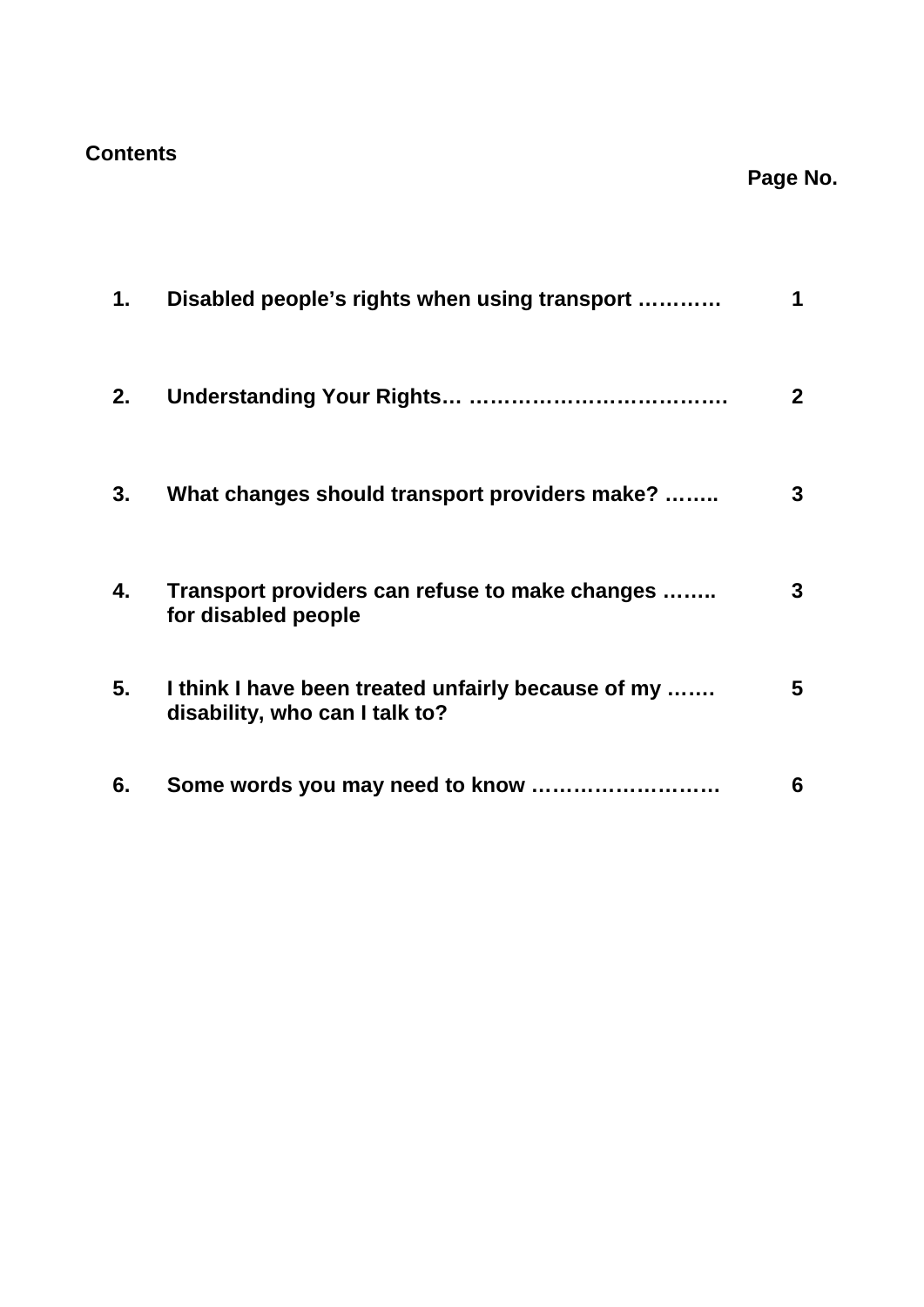# **Disabled people's rights when using transport**

Disabled people have the same rights as everyone else to use most transport services. It's the law!

# **What transport service is this about?**



Buses Coaches



Trains **The Taxis** Trains Taxis







Rental vehicles **Breakdown** recovery services



**Some transport services do not have to do what this law says, such as aeroplanes and boats. If you would like to find out more about aeroplanes and boats and your rights to travel, [click here](http://www.consumercouncil.org.uk/transport/)**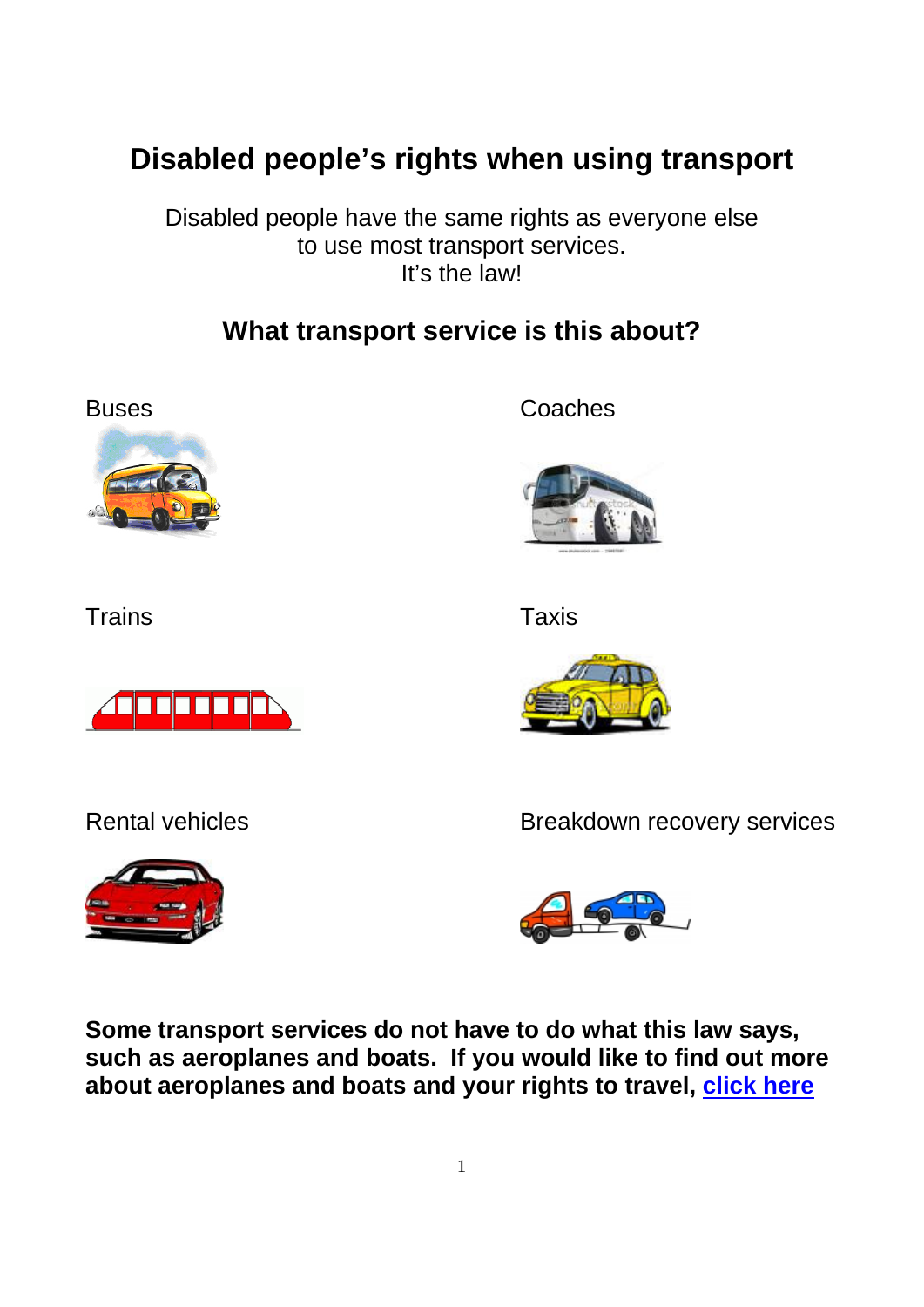# **Understanding Your Rights**

Transport providers cannot discriminate by:

#### **Refusing a service**

They cannot say you cannot travel because of your disability. It's against the law!

#### Providing a **Lower standard** of service

They cannot be rude to you or bully you because of your disability. It's against the law!

#### Providing a service on **Worse terms**

They cannot charge you more than other people using the same type of transport because of your disability. It's against the law!

#### Failing to make a **Reasonable adjustment**

(Reasonable is a change that can be done relatively easily, sensibly and safely to enable disabled people to use the service)

They do not make changes to make it easier for people with disabilities to use the service. It's against the law!

Examples of a Reasonable adjustment may be:

- Timetables in bigger print, so they are easier to read
- Wait until people with disabilities are seated before the transport moves.

# **It's against the law!**

The examples above are of your rights when using transport services, but there are some exceptions. Go to page 1 and click on the link for more information on exceptions.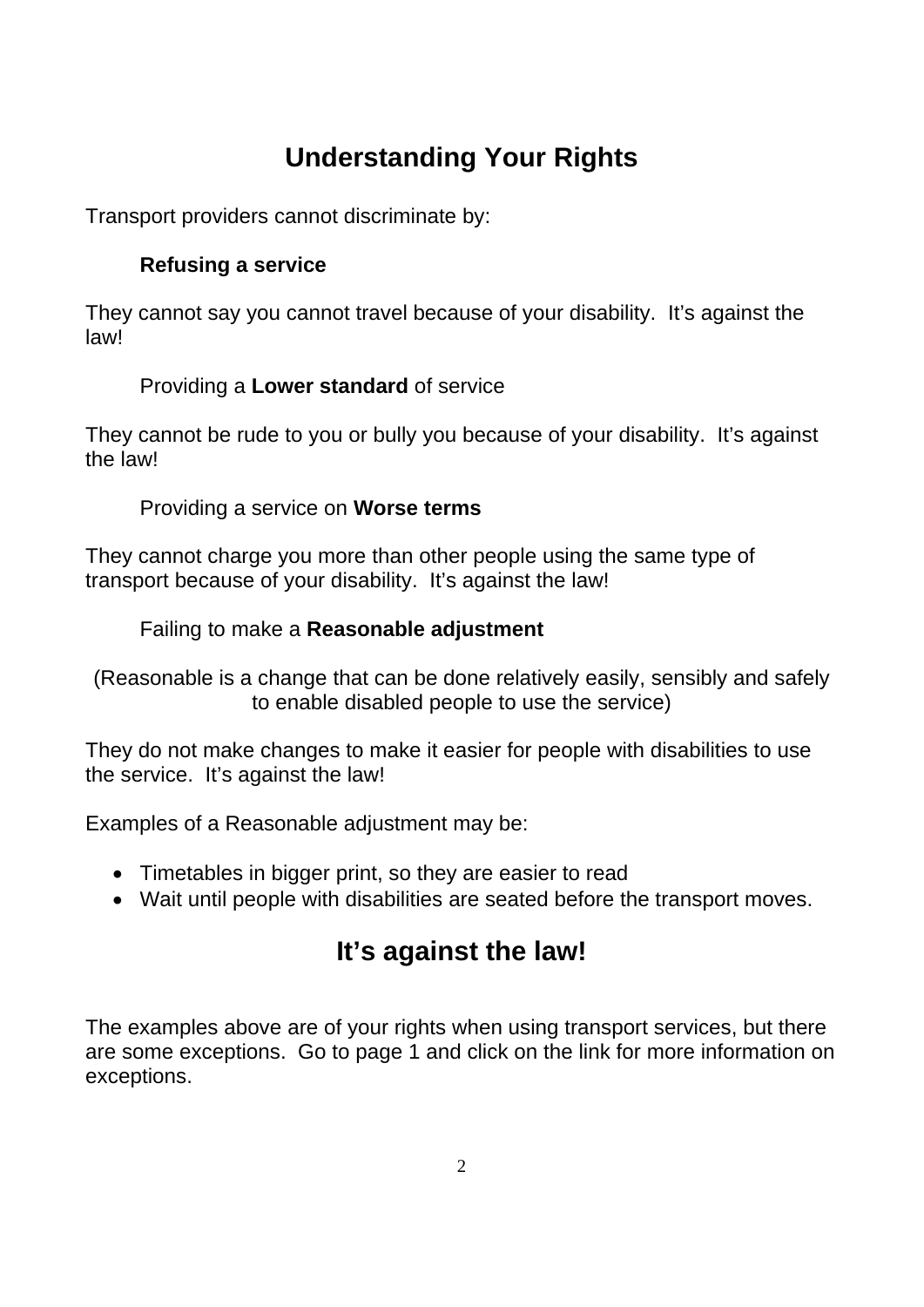# **What changes should transport providers make?**

#### **1. Changes to their rules or the way they do things**

For example: The Bus Company could tell its drivers to wait until people with physical disabilities have sat down before leaving the bus stop.

#### **2. Give extra help or special equipment**

For example: At a railway station, staff should bring a wheelchair ramp to help you get onto the train.

#### **3. Changes to physical features**

- This rule is ONLY for vehicles you rent that seat up to 8 passengers. **Physical features** are things like pedals or other controls provided to help you drive the vehicle you rent.
- If a breakdown recovery service can't repair your car and you can't get into the recovery vehicle because of your disability, they should provide you with appropriate transport home.

# **Transport providers can refuse to make changes for disabled people**

## **When:**

• Health and safety is at risk

For example: A person using a wheelchair wants to travel sideways in a taxi but this is unsafe. The taxi driver can refuse to take the person. This is legal.

• Signing an agreement

For example: If a person with a disability is being asked to sign a contract to hire a car but they don't understand the contract, the transport provider can refuse to rent the car to them.

• Restrict access to the transport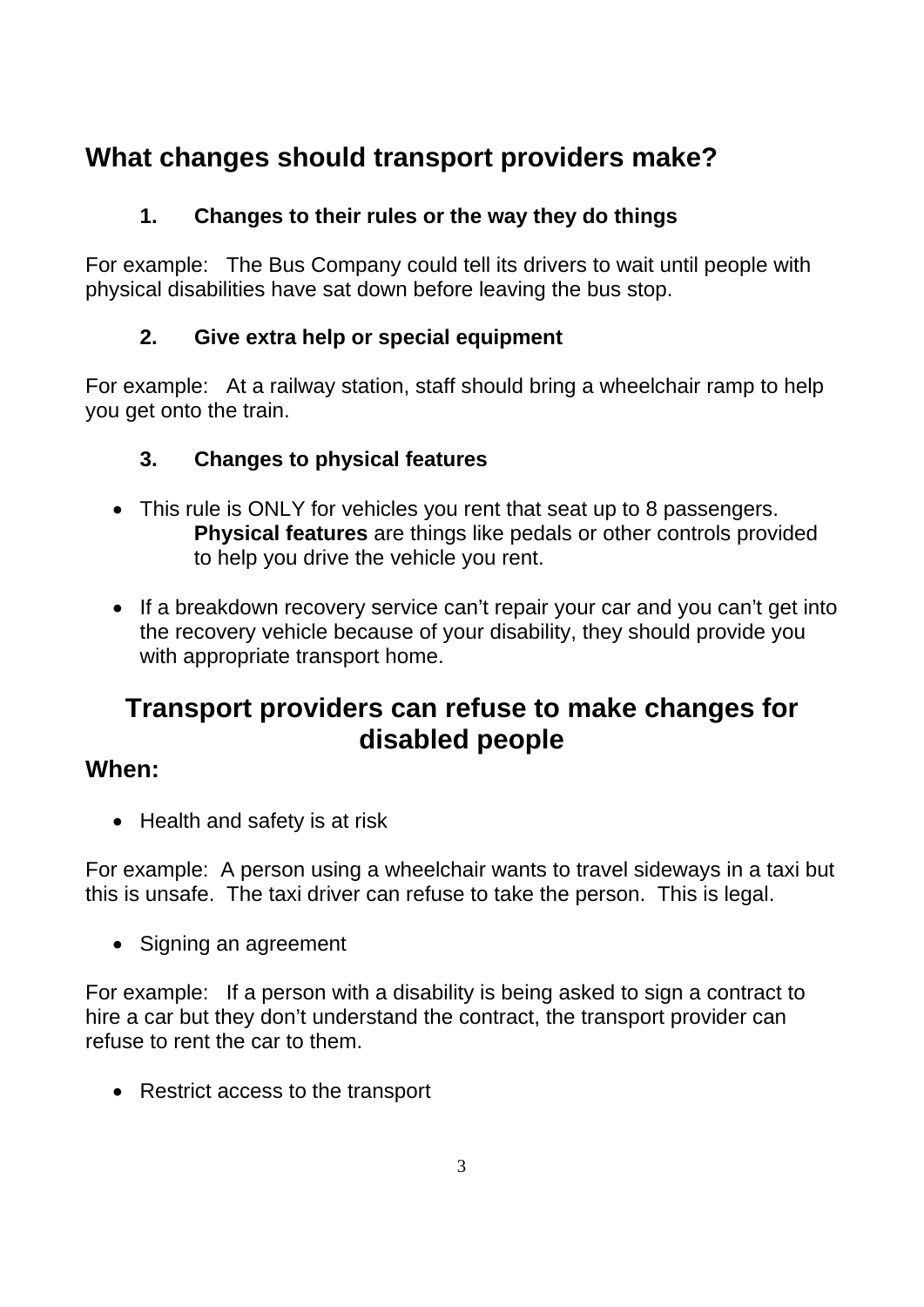For example: A train operator can restrict a wheelchair user's choice of train carriage to only one with wheelchair access. This is legal.

• It would cost too much money

For example: If a transport provider has to provide permanent alterations to a hire car to allow access for only one person with a disability to drive it, then they can ask for more money.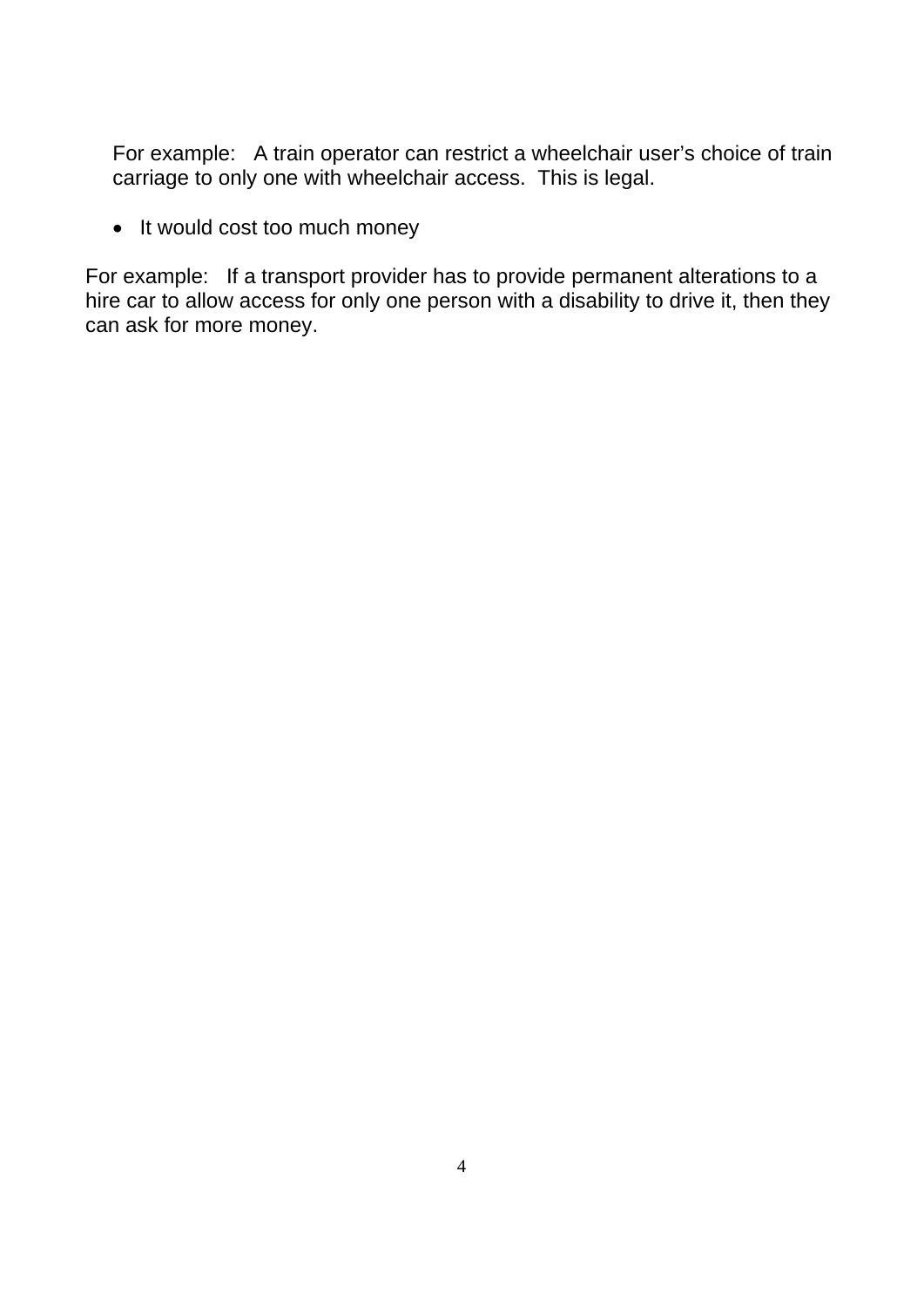# **I think I have been treated unfairly because of my disability, who can I talk to?**

Contact us:

Telephone: 028 90 890 890

Textphone: 028 90 500 579

You can also use Typetalk to contact us.

Fax: 028 90 248 687

Email: information@equalityni.org

Website: www.equalityni.org

Write to: Equality Commission for Northern Ireland Equality House 7/9 Shaftesbury Square BELFAST BT2 7DP

Or follow us on Twitter http://twitter.com/EqualityCommNI

You have to do this **within 6 months** from the date this happened

We can help you sort things out by talking to the person or the transport provider that you feel treated you unfairly.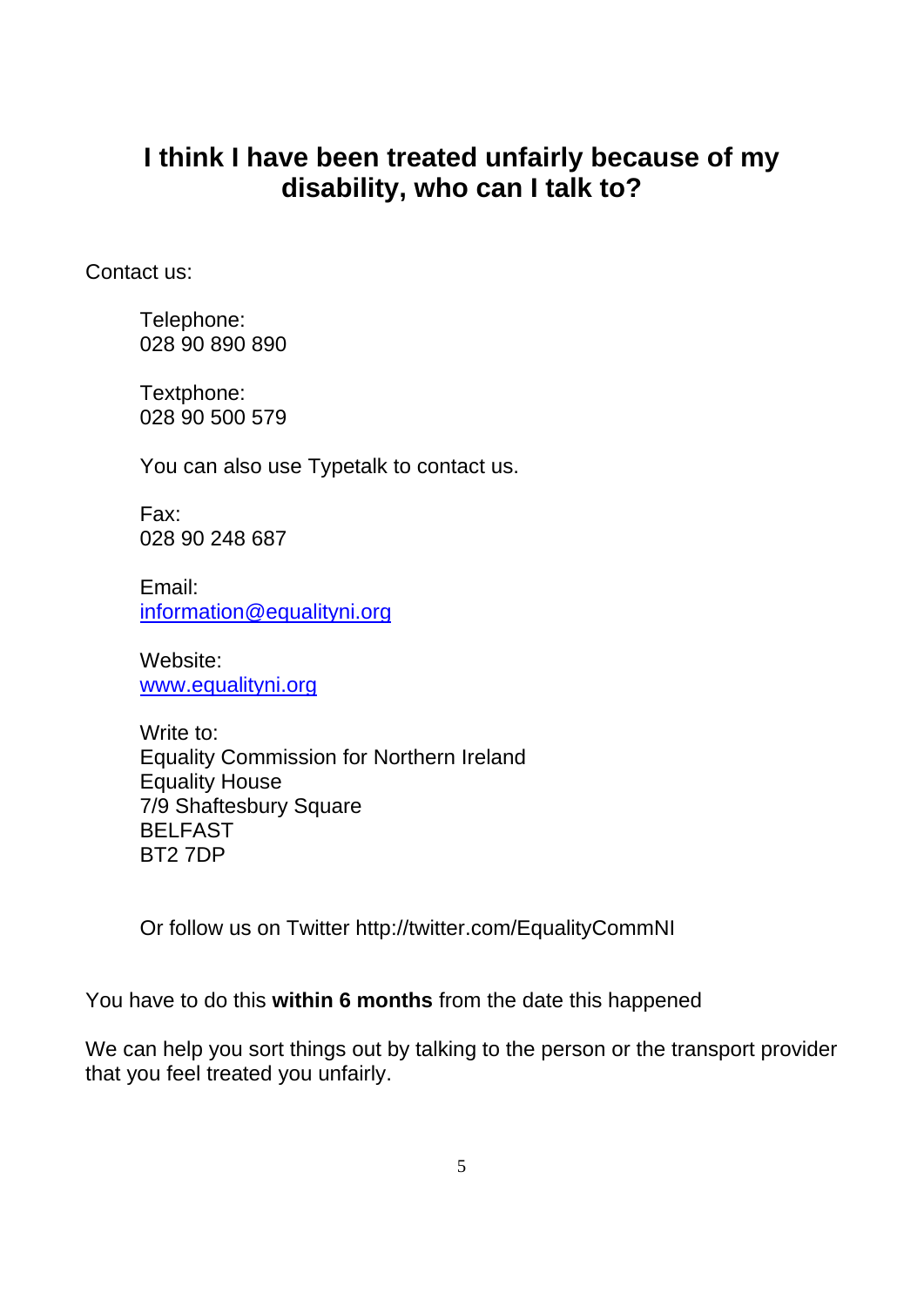## **Some words you may need to know**

The words below are to do with the law and you may hear people using them when they talk about disabled people using transport and the law.

| The word                   | <b>What it means</b>                                                                                                                                      |
|----------------------------|-----------------------------------------------------------------------------------------------------------------------------------------------------------|
| <b>Transport providers</b> | They let us travel in their transport to<br>carry us from one place to another.                                                                           |
| <b>Transport service</b>   | It is a bus, coach, train, taxi or a car<br>that we pay for and we can use it to<br>travel around.                                                        |
| <b>Discriminate</b>        | It is not right for transport providers to<br>treat you badly or unfairly. If they do<br>they discriminate against disabled<br>people.                    |
| Refusal of service         | When transport providers try to stop a<br>disabled person from using their<br>transport because they are disabled.                                        |
| Lower standard             | When transport providers give disabled<br>people a worse service than other<br>people because they are disabled.                                          |
| Worse terms                | When transport providers allow<br>disabled people to use their transport<br>but for example, they charge them<br>more money because they are<br>disabled. |
| Reasonable adjustments     | When transport providers make<br>changes to their transport to make it<br>easier for disabled people to use.                                              |
| <b>Rules</b>               | This is a list of do's and don'ts used by<br>the law and transport providers must<br>follow them.                                                         |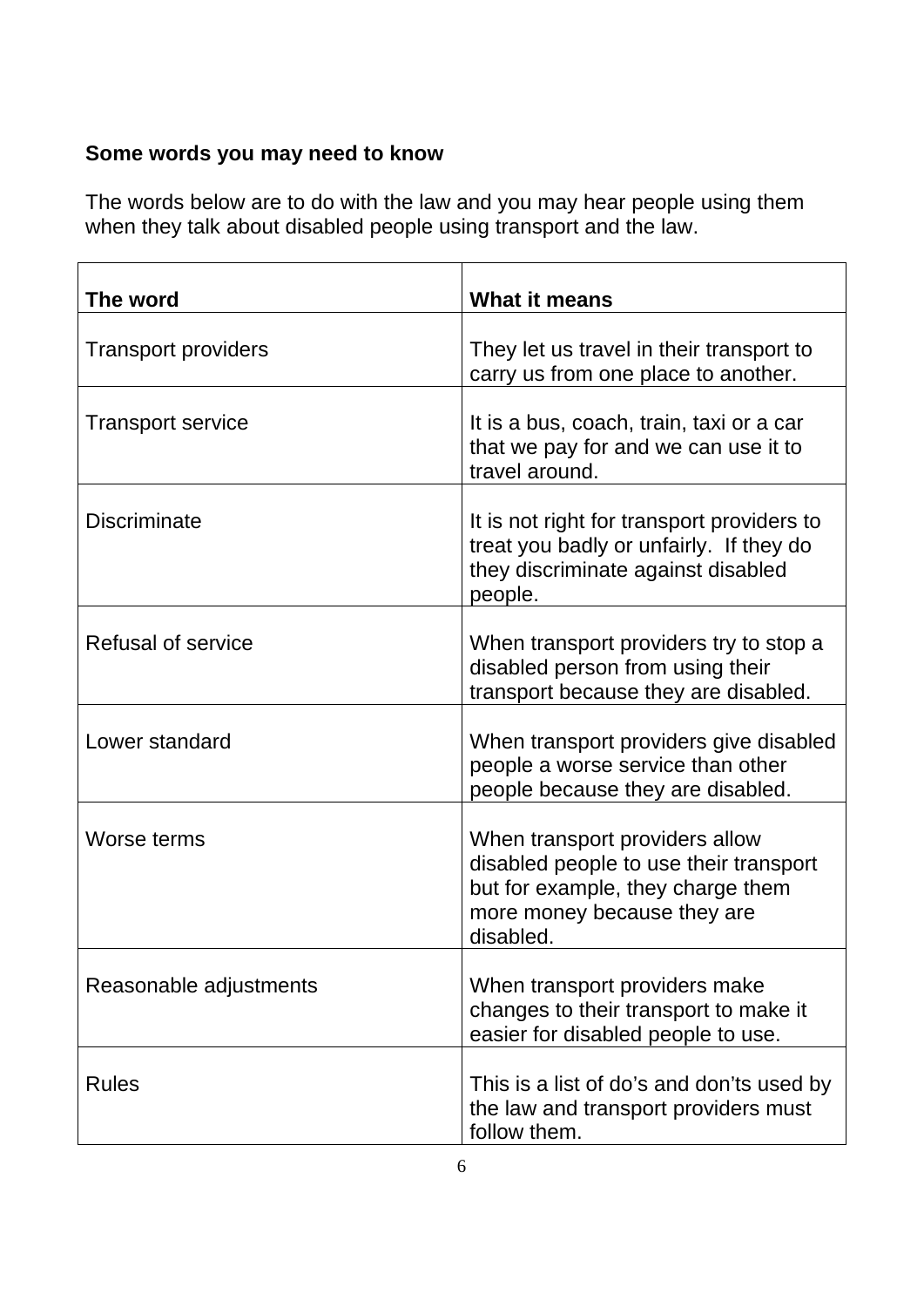| Special equipment        | When transport providers have special<br>equipment which will make their<br>transport easier for disabled people to<br>use.           |
|--------------------------|---------------------------------------------------------------------------------------------------------------------------------------|
| <b>Physical features</b> | These are things on the transport that<br>you cannot alter. For example, doors,<br>seats etc.                                         |
| Health and safety        | This is a set of rules that means you<br>and the driver will not be hurt.                                                             |
| Signing an agreement     | This is when you sign a piece of paper<br>and agree to follow the rules.                                                              |
| <b>Restrict access</b>   | When transport providers ask that you<br>use only one door to enter the<br>transport or ask you to sit on a seat<br>they take you to. |